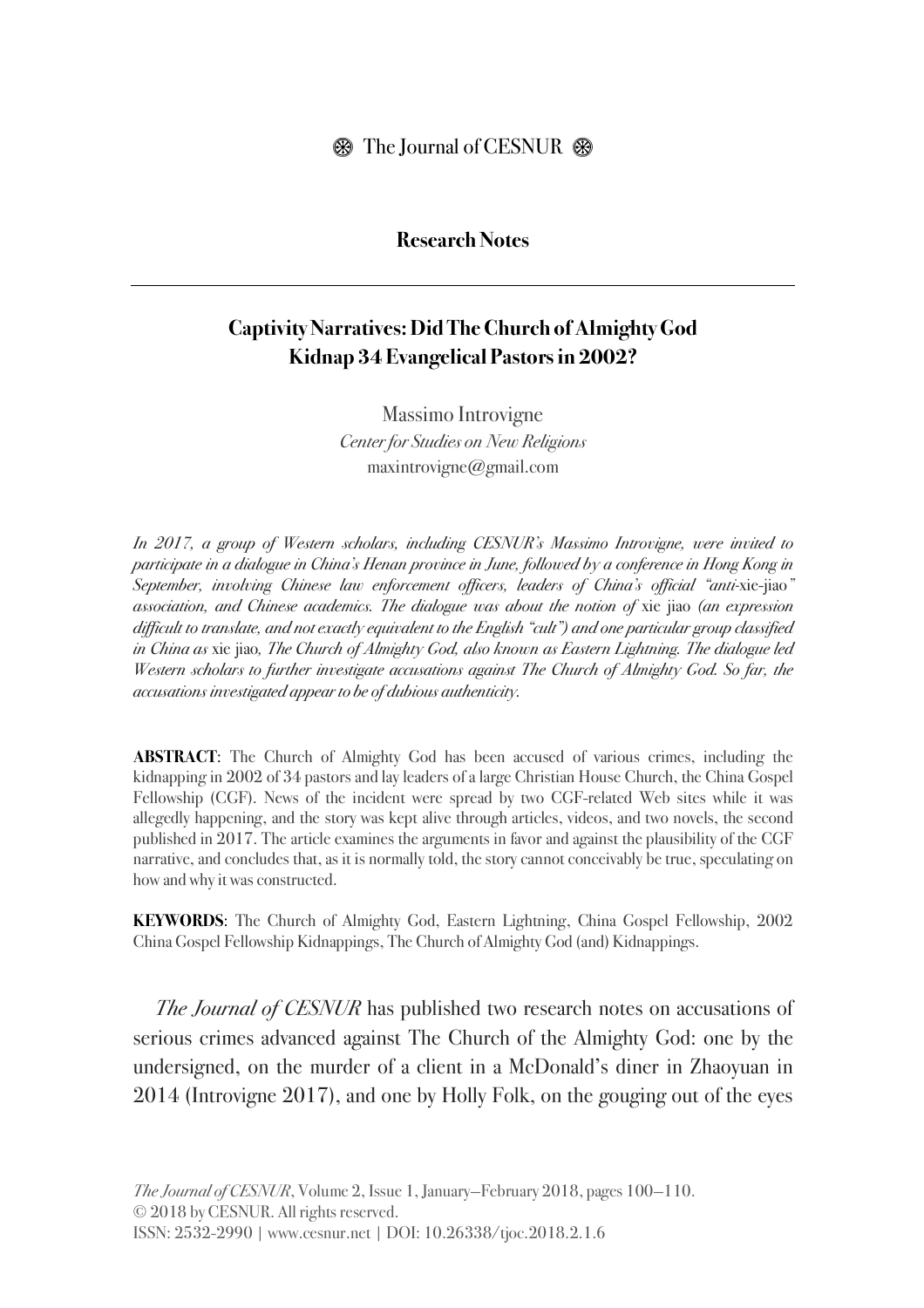of a six-year old boy in the province of Shanxi in 2013 (Folk 2017). In both cases, accusations appeared to be false. The crimes really happened, but were not committed by members of The Church of Almighty God. Another frequent accusation is that The Church of Almighty God kidnaps pastors and leaders of mainline Christian churches to convert them. These accusations have been accepted at face value by some Evangelical leaders and reporters in the West (see e.g. Chan and Bright 2005) and even by scholars (Dunn 2015, 154–60), some of whom were introduced by Chinese authorities to pastors who claimed to have been part of those kidnapped during field trips in China (Dunn 2015, 55). Although there are vague claims, not supported by documents, of other kidnapping incidents involving The Church of Almighty God (Dunn 2015, 60), the bulk of the accusations concerns a case of 2002, when 34 pastors and leaders of the China Gospel Fellowship (CGF) were allegedly abducted and held for two months by the movement. CGF is one of the largest House Churches (i.e., churches not recognized by the government) in China, and some of its supporters claim that it has now some ten million members (Bach 2017).

### *An Evangelical Cliffhanger*

True or false, the sensational incident of 2002 proved good material for novels. American Evangelical novelist, C. Hope Flinchbaugh claimed to have visited China and collected first-hand accounts immediately after the kidnapping, which formed the raw material for her novel *Across the China Sky*, published in 2006 with an appendix about what she claims were the "real" facts (Flinchbaugh 2006). In 2017, another novelized account was published by Shen Xiaoming, the leader of CGF, who claimed to have been one of the kidnapped, and journalist and Evangelical activist Eugene Bach (Shen and Bach 2017).

However, the incident "spread like wildfire in Chinese Protestant circles" (Dunn 2015, 157) well before these books were published. The kidnappings allegedly occurred on April 16, 2002. After eight days, on April 24, 2002, the inter-denominational Christian ministry Asia Harvest started reporting about the incident and posting periodical updates on its Web site (Asia Harvest 2002). Almost simultaneously, China Gospel Fellowship started operating a dedicated Web site, which has been kept alive until the time of this writing, offering its own day-by-day reports on the kidnapping, requests for prayer, and theological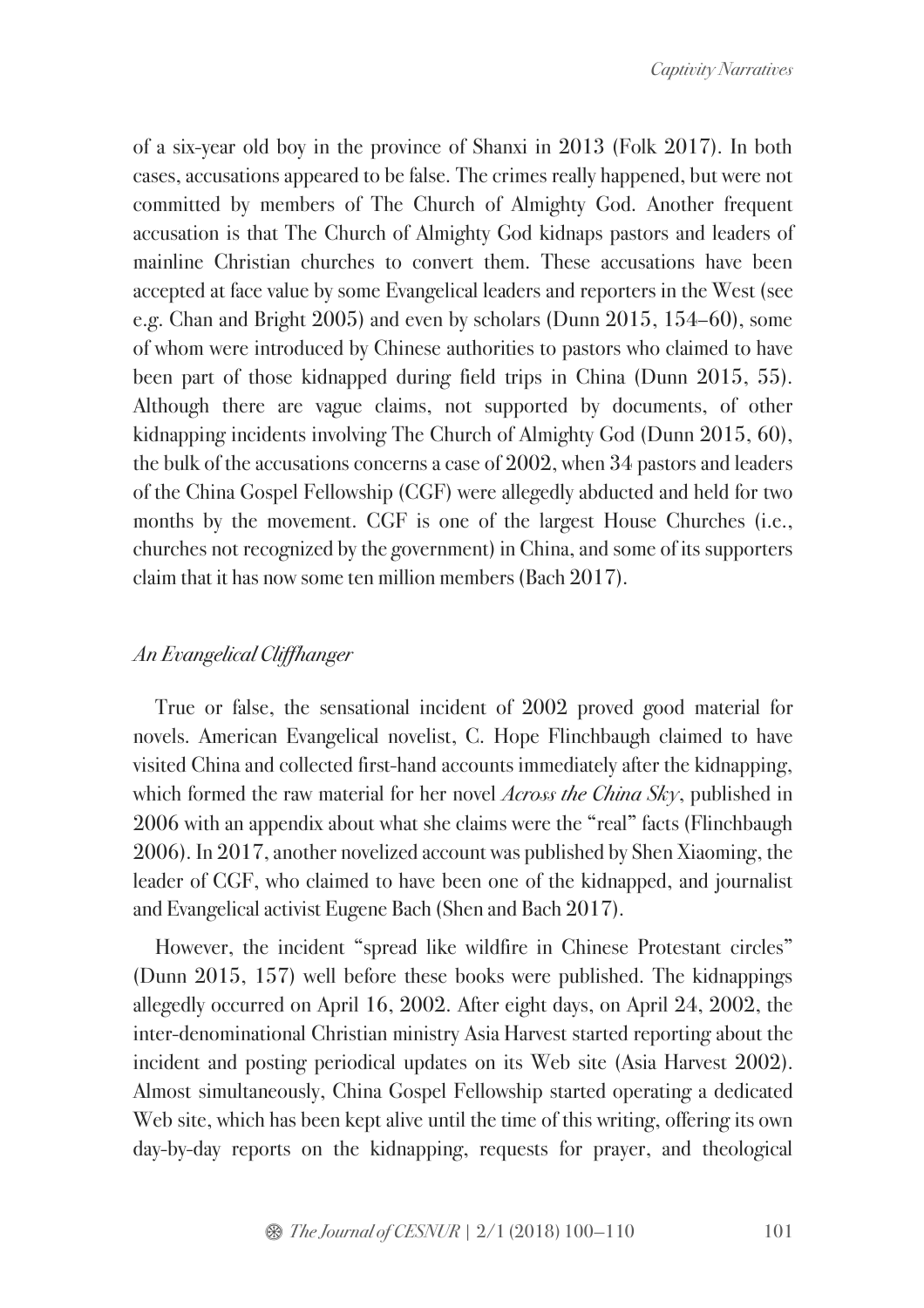criticism of The Church of Almighty God (China for Jesus 2002). Together, the two Web sites created a unique instance of an Evangelical cliffhanger

As told by these sources, and by the later novels, a chronology of the story can be established as follows.

*April 28, 2001*: Brother Yang, a CGF minister in Pingdingshan, Henan, was contacted by one Ai Yan-Ling, who introduced herself as a House Church minister from Yuzhou, Henan. She recommended to Yang a certain Brother Lian, who had just arrived from Singapore, was the brother of Sister Li Shu-Xia, a member of Ai's Yuzhou congregation, and was a good preacher. Not realizing that all these people were agents of The Church of Almighty God, Yang accepted to meet Lian.

*April 30, 2001*: Brother Yang and his co-worker, Brother Jia, traveled to Yuzhou to meet Lian, who introduced himself as the general secretary of Singapore's parachurch Haggai Institute. He suggested that the Institute could train CGF leaders either in China or in Singapore. Lian asked Yang to leave to him a CV, phone number, and a copy of his ID card to be considered for training. Yang complied, and reported back to the leader (and one of the founders) of CGF, Brother Shen Xiaoming, who asked to meet Lian personally before taking any decision.

*June 2001*: Yang and Shen met again Lian, this time in Ying Yang, Henan. They agreed in principle that CGF leaders would receive training from Haggai Institute. However, months passed without Lian calling Yang and Shen to finalize the matter as he had promised.

*March 4, 2002*: Unexpectedly, Lian called Yang after several months of silence. Another meeting with Shen was arranged, where a gentleman who introduced himself as Edward Yu, Vice-President of the Singapore Haggai Institute, was also present. Yu explained that Haggai had agreed to train 34 CGF top leaders in Singapore. He asked for, and later received, their CVs, photographs, addresses, and copies of their ID documents.

*April 13, 2002*: Yu met with the top leaders of CGF, including Shen, and explained that, due to the political situation and the problems in obtaining passports, Haggai had decided to hold the training in China rather than Singapore, and that the 34 CGF leaders will be divided in six groups, for training respectively in Shanghai, Zhongxiang (Hubei), Qingdao (Shandong), Renqiu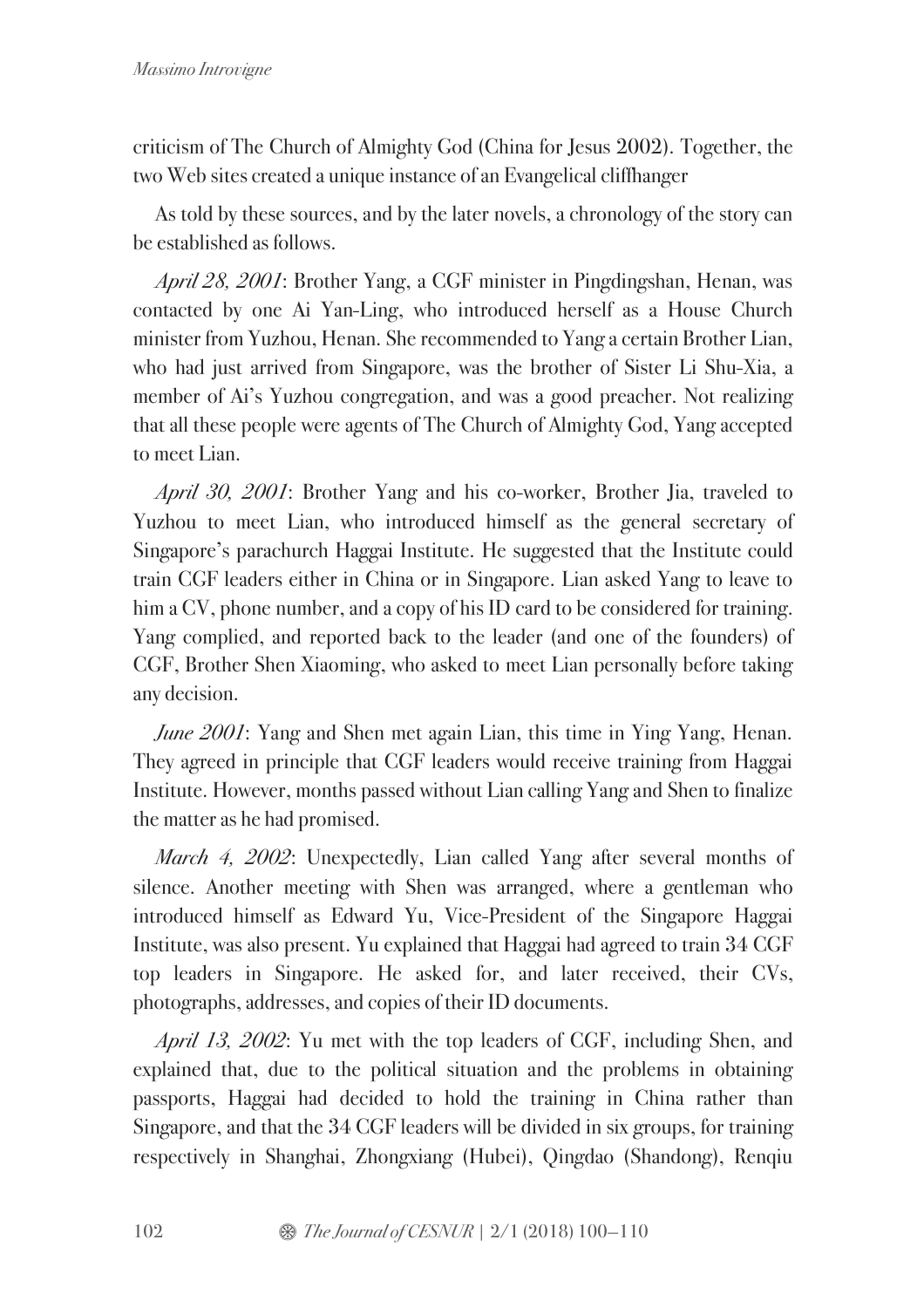(Hebei), Xi'an (Shanxi) and Jinzhou (Liaoning). Yu also recommended that CGF trainees do not bring their cell phones to the training, as they could be tapped by the authorities.

*April 16, 2002*: The CGF trainees arrived in the different cities. The teachers, who claimed to be from Singapore and to represent the Haggai Institute, informed them that the security situation had worsened. Those who did not follow the advice and brought their cell phones agreed to hand them over for the sake of security. The six groups were further divided in 17 smaller groups of two trainees each.

*April 17, 2002*: Reportedly, except in Shanghai, at this date CGF trainees realized that the teachers were not from the Haggai Institute but from The Church of Almighty God. They also said they were confined in the house where the training was taking place, and would not be allowed to leave. One Sister Zhao, however, managed to escape.

*April 21, 2002*: Although some of the top leaders were among those kidnapped, alerted by Sister Zhao the remaining CGF leaders convened an emergency meeting and established a crisis unit to deal with the incident.

*April 24, 2002*: CGF decided to go public with the story, both through Asia Harvest and its dedicated Web site China for Jesus.

*April 25, 2002*: While aware of the risks involved, CGF crisis unit decided to send several leaders to Beijing to report what was happening to the police.

*April 27, 2002*: CGF representatives met the police in Beijing and reported back that they were heard with sympathy and the authorities promised to help.

*April 28, 2002*: Two trainees, Brothers Yang and Jing, who were confined in Renqiu (Hebei), managed to escape.

*April 30, 2002*: According to Asia Harvest, it had "received a confirmed report that after being kidnapped, men dressed in police uniforms came and took the believers away to different places".

*May 1, 2002*: CGF leaders preached against The Church of Almighty God in Zhengzhou.

*May 7-8, 2002*: A national conference denouncing The Church of Almighty God was convened by CGF in Zhengzhou.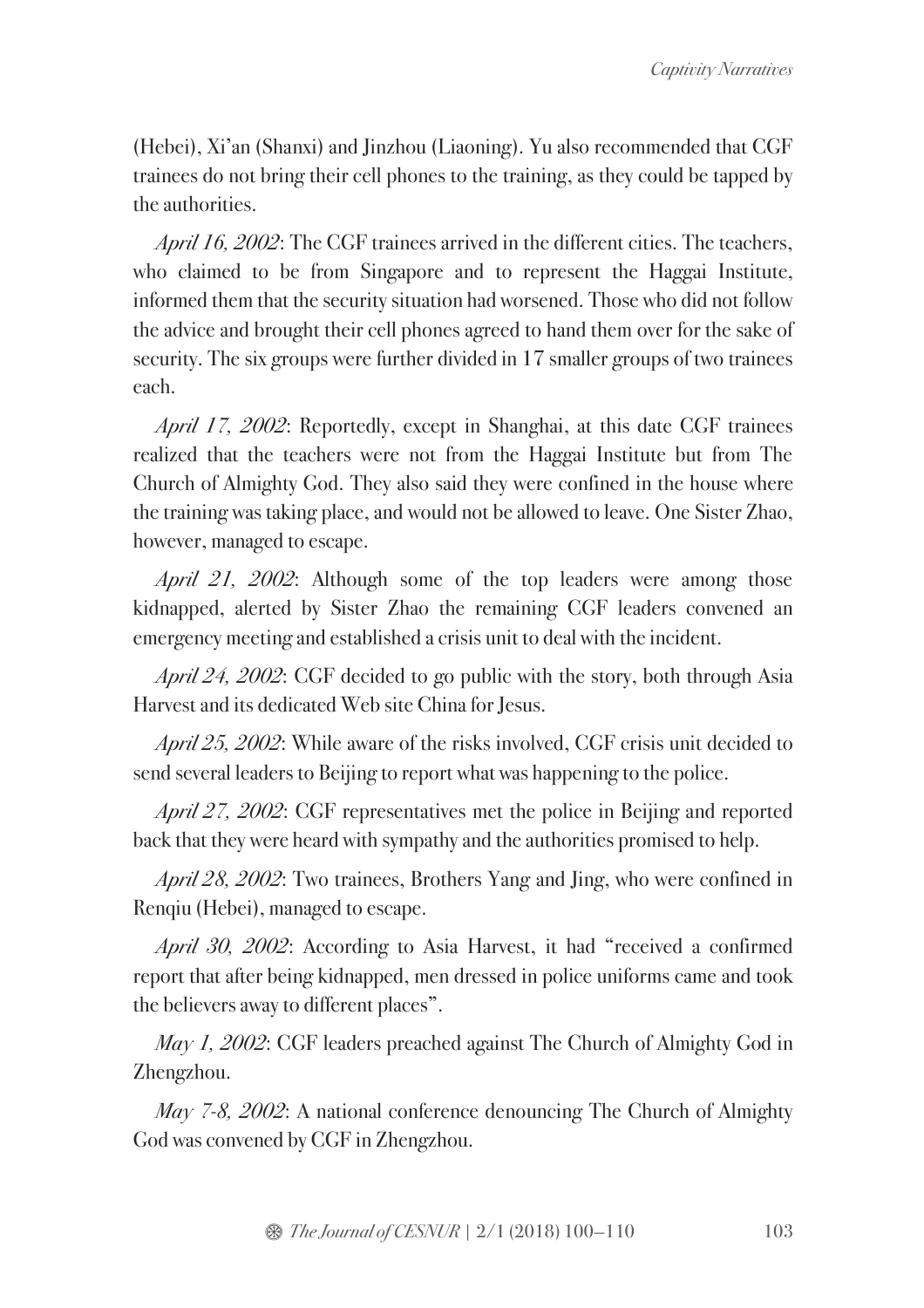*May 9-10, 2002*: Two CGF trainees, Brothers Xing and Qi, were released and reported having been drugged with sexually stimulating substances in order to be seduced by sisters of The Church of Almighty God.

*May 14, 2002*: A top leader of CGF, Brother Zhang, who had been part of the training, was released together with a sister. He reported that The Church of Almighty God had promised to release all trainees within the next two days.

*May 17, 2002*: Some of the trainees were released, but not all.

*June 3, 2002*: Shen Xiaoming and another CGF leader, Shen Yiping, were released.

*June 11, 2002*: Another two top leaders, Brother Lian and Brother Wei, were released.

*June 14, 2002*: All remaining trainees were released, except one who had freely decided to remain with The Church of Almighty God. Web sites attributed the release to "the forceful pressure" of the police (China for Jesus 2002).

# *But Was the Story True?*

Curiously, in its propaganda against The Church of Almighty God, the Chinese authorities and their official media did not mention at all, the story of the 2002 kidnappings. It became much more famous abroad than in China, where it was mostly retold in the following 15 years within CGF and other Evangelical circles. In 2017, however, Shen Xiaoming published his book about the events in the United States, although it appears to have been largely ghost-written by Eugene Bach. In the same year, the Chinese Anti-*xie*-*jiao* association, which is directly connected to the Chinese Communist Party, also launched a program to persuade leading Western scholars of new religious movements that The Church of Almighty God was a criminal organization. Five scholars from the U.S. and Europe, including the undersigned, were invited to two conferences in Zhengzhou in June 2017 and in Hong Kong in September 2017.

The local media reported on the events, and claimed that our misconceptions had been "corrected" (*KKNews* 2017). As part of the "correction" process, we were also told about the 2002 kidnappings. We did not really stand corrected, but certainly our interest in the incidents concerning The Church of Almighty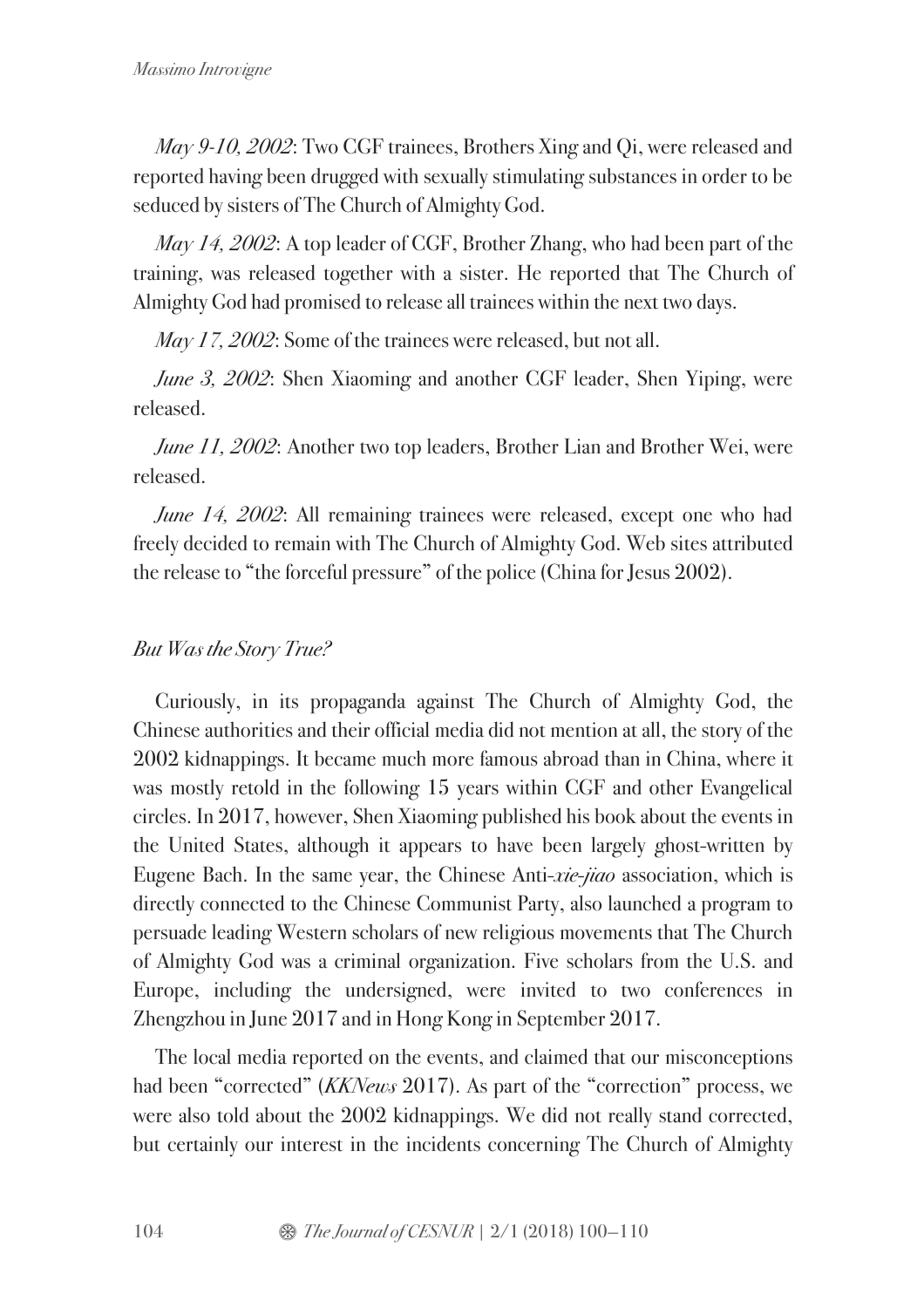God was aroused, which resulted in the publication of several research notes (Introvigne 2017; Folk 2017), including this one. The Church of Almighty God itself realized that the kidnapping incident was now being used by the Chinese propaganda beyond the Evangelical circuit, and issued a statement dated October 18, 2017, exposing the shortcomings of the CGF story (The Church of Almighty God 2017).

I have interviewed both Chinese anti-*xie*-*jiao* activists, police officers, and pastors of churches hostile to The Church of Almighty God, and members of The Church of Almighty God, including some who were already part of the church in 2002. Based on these interviews, I will now list the arguments advanced in favor and against the veracity of the CGF narrative.

### (a) *In favor of CGF narrative*

1. The main argument in favor of CGF narrative is that it is endorsed by the top leaders of CGF, some of them claiming to have been kidnapped themselves. CGF is a popular group among Evangelicals, and its leaders were themselves persecuted by the Chinese regime.

2. A second argument is that a vivid narrative was developed when the events were unfolding: why should it have been invented?

3. According to Emily Dunn, it is true that The Church of Almighty God's "leadership evidently does not condone the use of violence" (unlike CGF, Dunn does not believe that the leadership of the church approved or organized the kidnapping), but it is also true that in the situation of persecution it experiences in China, it cannot control the behavior of all its followers. While condemning violence, the leaders "may be unable to impress this upon some followers" (Dunn 2015, 160).

4. Emily Dunn also notes that The Church of Almighty God itself has published the testimony of one "Xie Qiang," whom she believes to be a pseudonym for Xue Mingxue, who was, according to her, the thirty-fourth CGF leader "kidnapped," the one who did not come back and decided to join the church. "Xie Qiang" starts his story as follows:

One day in mid-April 2002, I received a call from my upper leader, and he invited me to Qingdao for a theological training. On the third day of the training, I realized that they were the preachers of Almighty God, the "Eastern Lightning" sect, as I considered. "I'm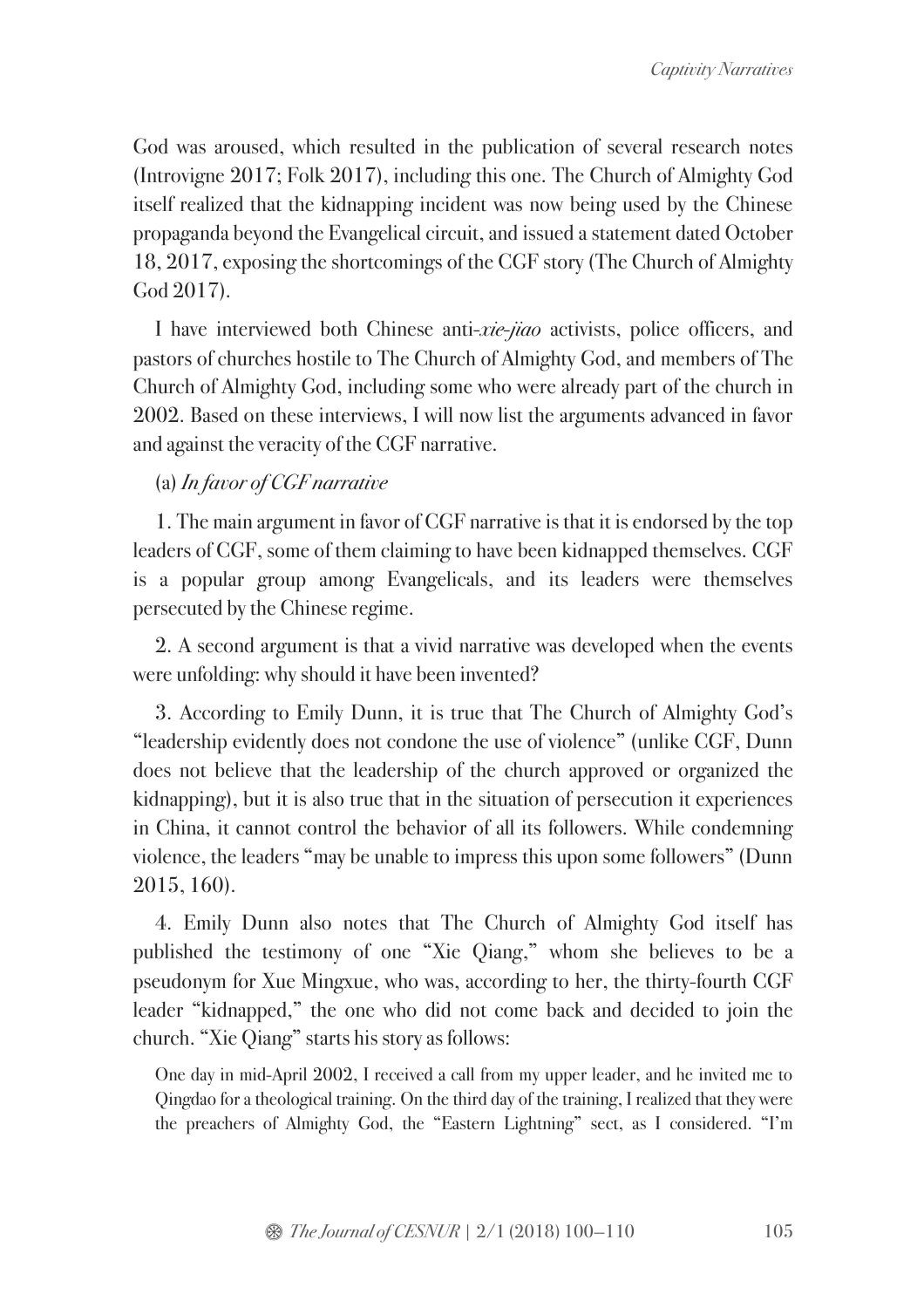deceived. I'm finished!" I thought to myself, "If I refuse to accept their way, they will gouge out my eyes or cut off my nose, or even my life will be in danger." ("Xie Qiang" n.d.)

However, "Xie Qiang" reports that he was not mistreated or coerced in any way. On the contrary, although he "spoke offensive words to mock or dig at them," the members of The Church of Almighty God treated him kindly and patiently:

regardless of how I treated them or what I said to them, they never lost their temper or contradicted me with words but fellowshipped with me patiently. That was just the opposite of my original thought that if I didn't accept their way, I would be in danger, my eyes would be gouged out, my nose would be cut off, and so on. Then, I observed them secretly and found that their daily prayer before God was sincere, either in the presence of people or behind their backs, which was far more than I could do. They were not like those of an underworld organization at all. Although I didn't listen attentively to their new songs, honestly speaking, both the words and tunes of the songs were very touching. Furthermore, though I was so unfriendly and arrogant, the host entertained me with warm hospitality all the time. In addition, during the more-than-ten-day stay with them, I found that they were steady and decent and that they kept a very clear distance from the opposite sex and behaved properly in having meals, fellowshipping, and accommodating. There was not at all the "sexual seduction" as I had fabricated. So, my misunderstanding about the people in this stream gradually disappeared and my resistance against them was also removed. ("Xie Qiang" n.d.)

In the end, "Xie Qiang" converted. Dunn speculates that this may be a different, *post factum* perception of what to others CGF leaders appeared as kidnapping (Dunn 2015, 159–60).

(b) *Against CGF narrative*

1. In 2002, The Church of Almighty God was in the midst of a severe persecution in China, with thousands arrested. The main concern of its national and local leaders was to stay out of jail. Hunted by the police, it is difficult to believe that they were able to set up a large-scale kidnapping operation in different cities and provinces.

2. CGF was itself persecuted and had survived by going underground (as reported by Shen and Bach 2017 themselves). It is difficult to believe that their members would disclose the names, addresses, and ID card numbers of their top leaders to people they had met only two or three times.

3. The fact that these people had introduced themselves as members of the Haggai Institute should have been a further argument *not* to disclose information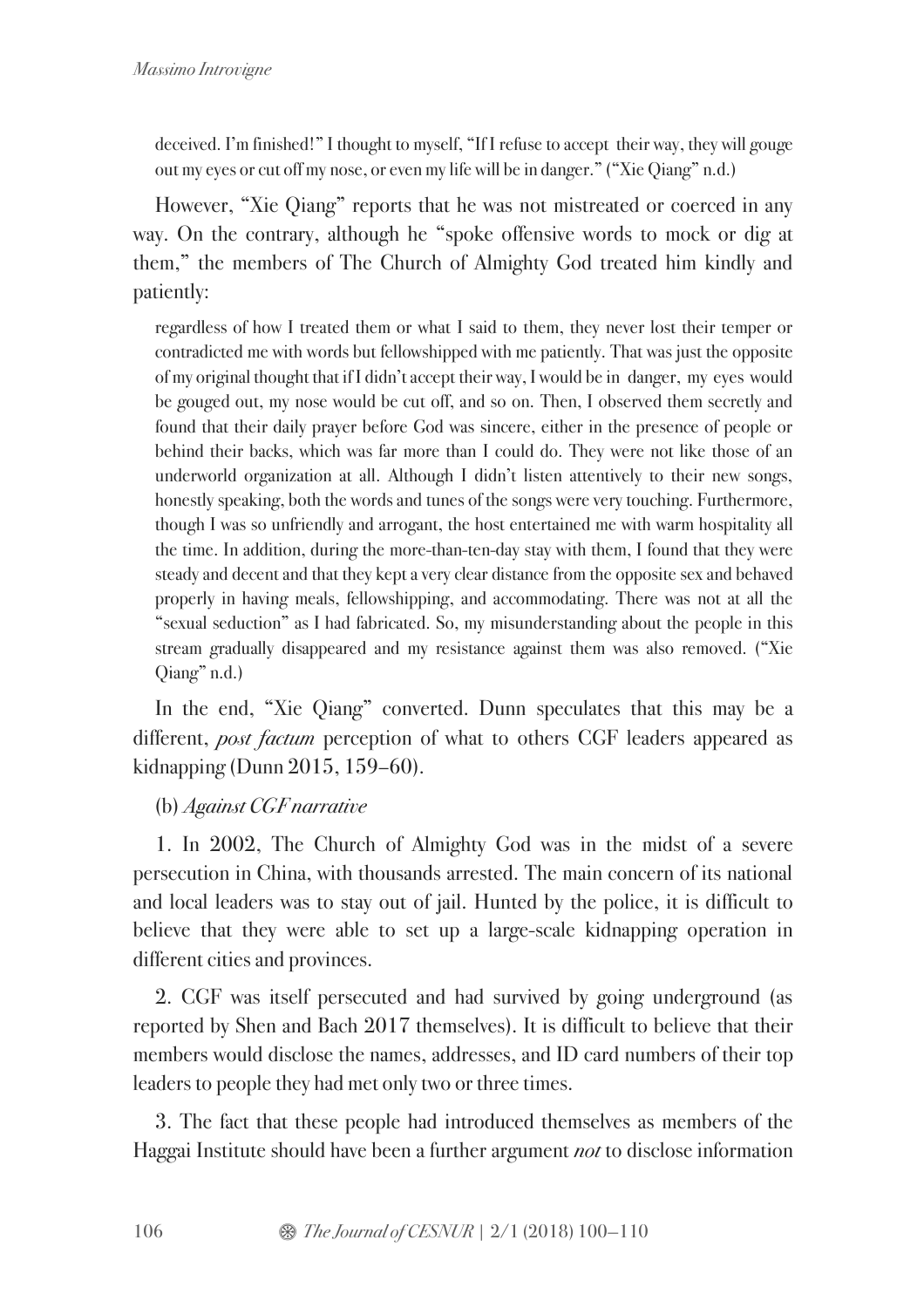to them, as Haggai was known for co-operating with the pro-regime Protestant Three Self Church and China Christian Council. In fact, the same official CGF account reports that Haggai "had been cooperating with the TSPM (Three Self Patriotic Movement) and CCC (China Christian Council) for a long time" (China for Jesus 2002), without explaining why, nonetheless, CGF leaders should have trusted Haggai representatives personally unknown to them.

4. Given the severity of the persecution CGF was itself experiencing, it is unbelievable that they would run the risk of meeting the police and tell to the authorities the names and whereabouts of their 30-odd leaders. Even less believable is that, faced with a massive cross-province kidnapping, the police did not take any action, and did not arrest any member of The Church of Almighty God—nor of CGF **(**itself an illegal group persecuted by the Chinese Communist Party). This would have given further justification to their suppression of the socalled cults, perhaps following one spectacular anti-cult trial of the kind the Chinese propaganda against the *xie jiao* so much cherishes.

5. As noted by Emily Dunn (who, as mentioned earlier, believes that the abductions were really organized by lesser members of The Church of Almighty God, although not condoned by its leaders), kidnappings and mistreating pastors of other churches is against the theology of The Church of Almighty God. It is also obviously "counterproductive" (Dunn 2015, 160) if the aim is winning the hearts of other Christians and converting them. The Church of Almighty God also claims to have "expelled from 300,000 to 500,000 members" and that it would have had "no reasons to resort to extreme and bizarre maneuvers to gain some 30 more" (The Church of Almighty God 2017).

### *Conclusion*

Several scholars have noted how conversions to "cults" have been consistently interpreted by anti-cultists in terms of "captivity" and "kidnappings," and have proposed comparisons with racist captivity narratives of white Americans (particularly women) captured by native Americans in the  $19<sup>th</sup>$  century (see e.g. Bromley 1998; Pike 2009). The captivity narratives about the 2002 incident is, however, unique, for the vivid details "revealed" while the events were allegedly still unfolding. These narratives can be explained in four different ways: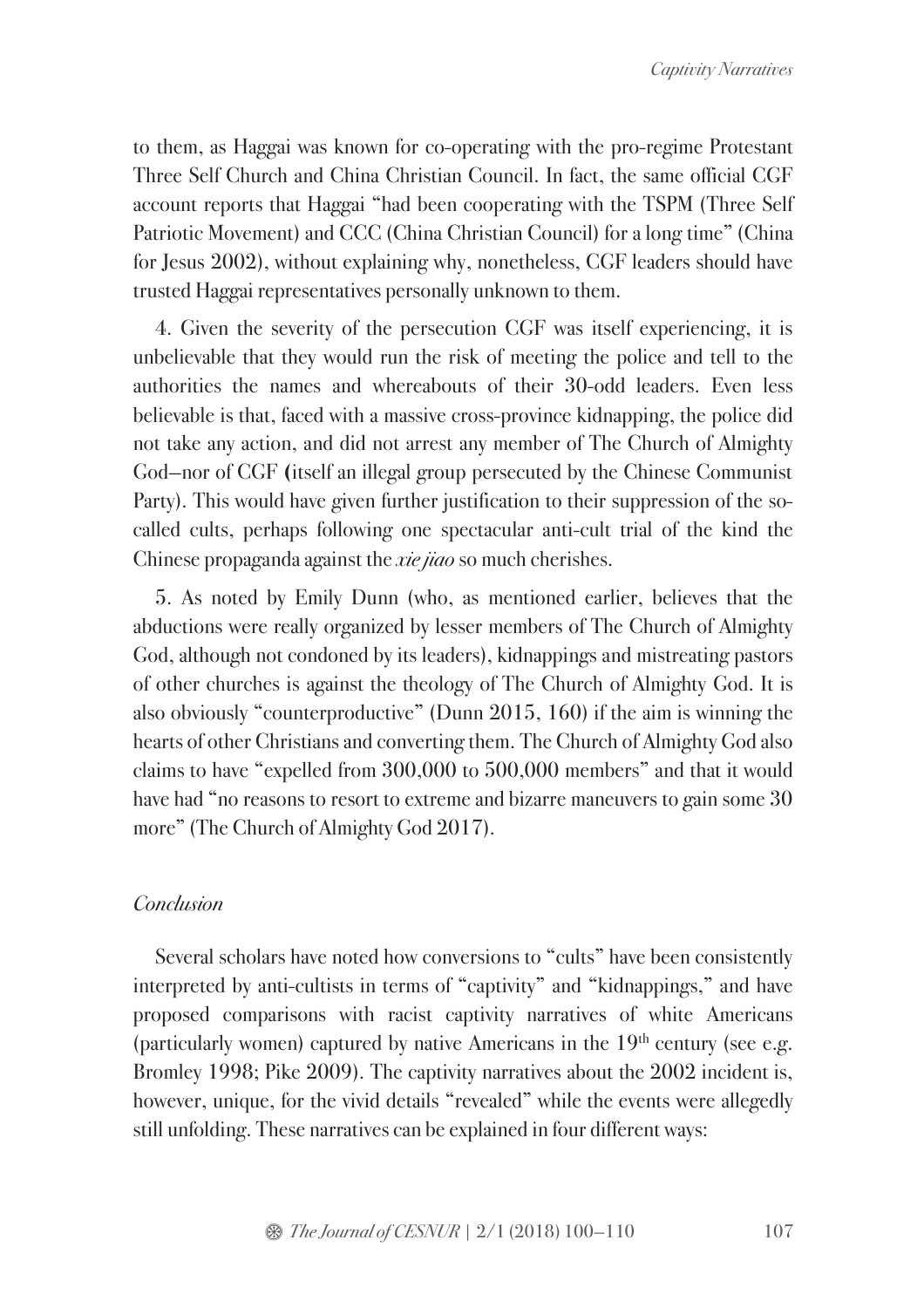1. 34 pastors were really kidnapped by The Church of Almighty God, or perhaps, as Emily Dunn would have it, by some members of The Church of Almighty God who acted against the church's theology and the indications of the leaders, who were unable to control them. However, the scale of the operation would have required the coordination of a group of believers large enough to make it virtually impossible that it would not have been detected, stopped, and punished by the police.

2. Real kidnappings were organized by the Chinese police. There is one indication that this is a possibility: Asia Harvest's "confirmed report" that on April 30, 2002 "after [the CGF leaders had being kidnapped], men dressed in police uniforms came and took the believers away to different places" (Asia Harvest 2002). Asia Harvest did distinguish mere rumors from "confirmed reports" at that time. Of course, the Evangelical organization came to believe that members of The Church of Almighty God were able to obtain the uniforms and impersonate the policemen, but this, given the situation prevailing in China in 2002, is hard to believe. I am personally fascinated by this possibility, although on the other hand I also doubt that Chinese policemen would have been able to teach theology to Evangelical leaders for several days without being unmasked.

3. Pastors of the CGF went to a training to which they were invited (presumably, *not* under the name of the Haggai Institute) by members of The Church of Almighty God who did not immediately advertise the name of their church, which some may interpret as deception but can also be explained by the climate of persecution. Only gradually, they realized that they were with The Church of Almighty God, as reported by Brother "Xie Qiang" in his testimony (Xie Qiang n.d.). The latter testimony does not show any element of violence, or "kidnapping," according to the common meaning of this term. However, those hostile to The Church of Almighty God had in the tradition of anti-cult captivity narratives a reservoir of clichés they used to describe their experience (in fact, grossly exaggerating) as "kidnapping."

4. It can also be seen from Xie Qiang's testimony that, before 2002 already, to stop their members from converting to Almighty God, CGF leaders had spread rumors accusing members of The Church of Almighty God of preaching the gospel through kidnapping and sexual temptation, which greatly impressed their members. CGF leaders had to confront a credibility crisis when thousands of their members, including top leaders, converted to The Church of Almighty God.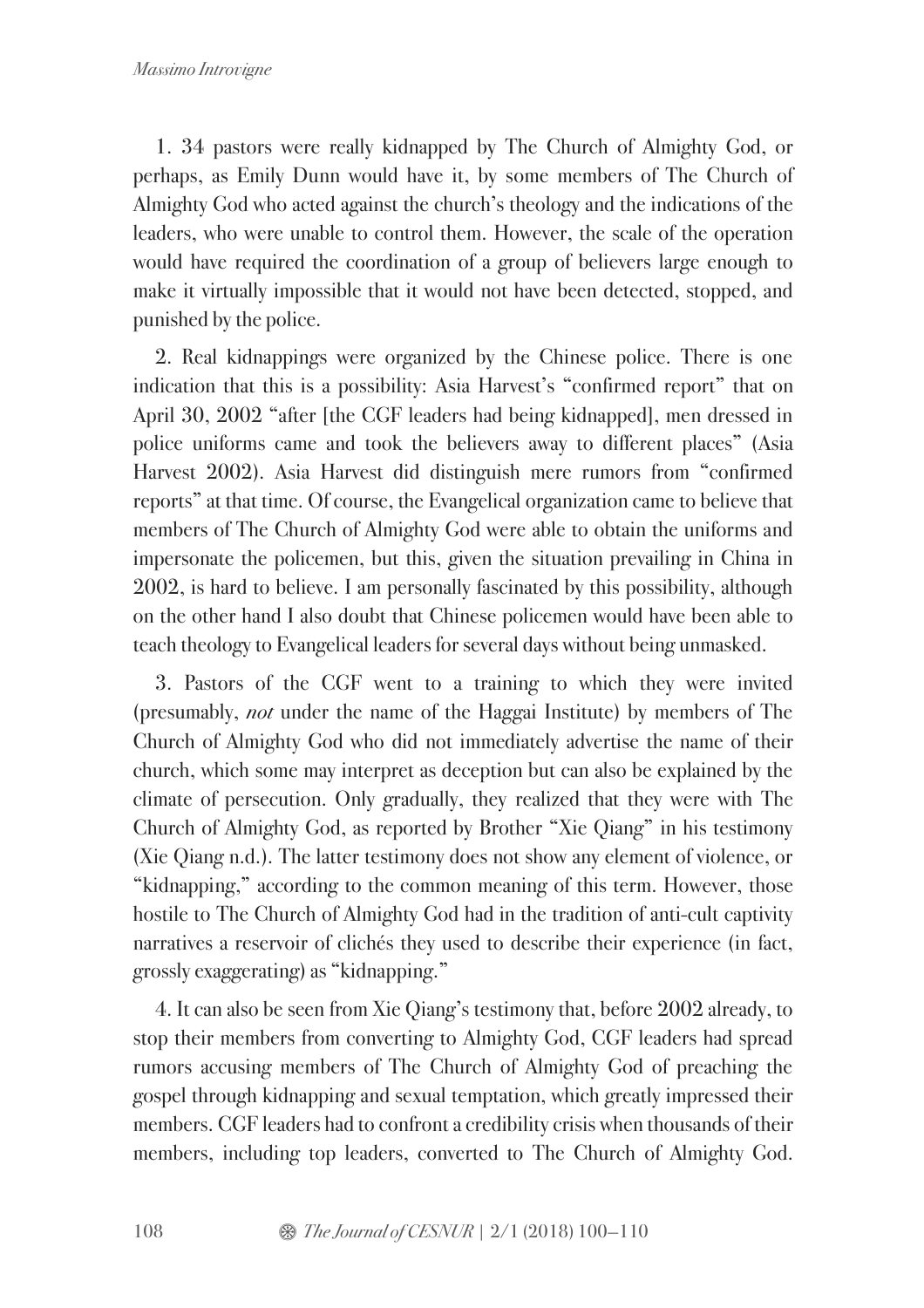Rather than admitting that this was a process they were not able to contain or explain, they invented the kidnapping narrative. This is the interpretation of The Church of Almighty God in its 2017 statement (The Church of Almighty God 2017). It implies the bad faith of the CGF leaders, that many describe as honorable men and women. This consideration notwithstanding, it is difficult to escape the conclusion that the narrative they proposed has so many inconsistencies and shortcomings that it cannot be literally true.

Possibly, a combination of the third and fourth explanation should be used: some CGF leaders attended seminars or training sessions without fully realizing they had been invited by The Church of Almighty God and, although the violence that would justify the label of "kidnapping" was absent, they interpreted their experience in terms of the traditional captivity narratives that were easily accessible to them and part of a Christian tradition of controversies against "cults." Others, however, spread this narrative knowing that no "kidnappings" ever happened. An academic observer not particularly favorable to the movement, Chan Kim-kwong, also noted that accusations mentioning The Church of Almighty God's dishonest techniques of "sheep-stealing" were invoked to explain the loss of members of churches experiencing a phase of decline, in an intraevangelical Chinese religious market that had become increasingly competitive (Chan 2005). Be it as it may be, none of the accusations concerning the use of violence by The Church of Almighty God for proselytization purposes has been proved. And surely the Chinese authorities, when they used the kidnapping story in their campaigns against The Church of Almighty God, reconstructed it as just one more item of fake news, to be added to the McDonald's murder and the story of the boy whose eyes were gouged out.

### **References**

- Asia Harvest. 2002. "When China's Christians Wished They Were in Prison." Accessed December 17, 2017. https://asiaharvest.org/when-chinaschristians-wish-they-were-in-prison.
- Bach, Eugene. 2017. "Kidnapped by a Cult." Video. Accessed December 17, 2017. https://www.youtube.com/watch?v=OqI5jyy7Evc.
- Bromley, David G. 1998. "The Social Construction of Contested Exit Roles: Defectors, Whistleblowers, and Apostates." In *The Politics of Religious*